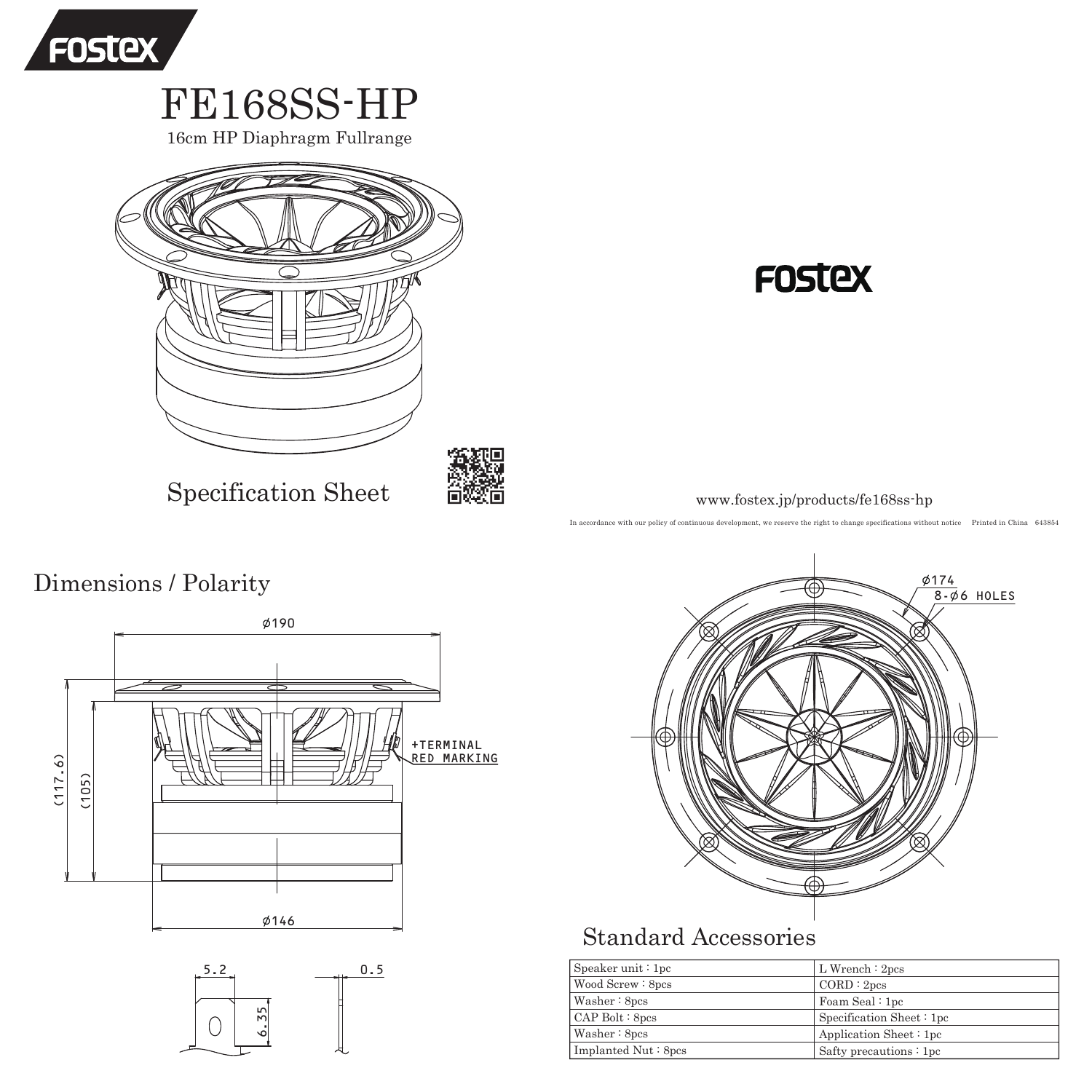#### Specifications & Thiele / Small Parameters

#### Frequency Response

| Electrical Parameters | Nominal Impedance               | 8.0        | ohm  |
|-----------------------|---------------------------------|------------|------|
|                       | Re                              | 7.4        | ohm  |
|                       | Le                              | 0.40       | mH   |
|                       | fs(F0)                          | 54         | Hz   |
| Mechanical Parameters | Mms(M0)                         | 9.54       | g    |
|                       | C <sub>ms</sub>                 | 0.91       | mm/N |
|                       | Bl                              | 8.81       | N/A  |
| Loss Factors          | Qms                             | 1.94       | ä,   |
|                       | Qes                             | 0.31       | ä,   |
|                       | $Q$ ts $(Q0)$                   | 0.27       | ä,   |
| Other Parameters      | SPL(1m/1W)                      | 91         | dВ   |
|                       | Equivalent Diaphragm Radius (a) | 60         | mm   |
|                       | Rated Input                     | 27         | W    |
|                       | Max Input                       | ٠          | W    |
|                       | Overall Diameter                | $\Phi$ 190 | mm   |
|                       | Voice Coil Diameter             | 30         | mm   |
|                       | Reproduction Frequency Response | fs to 25k  | Hz   |
|                       | Vas                             | 16.54      | L    |
|                       | Baffle Hole Diameter            | $\Phi$ 151 | mm   |



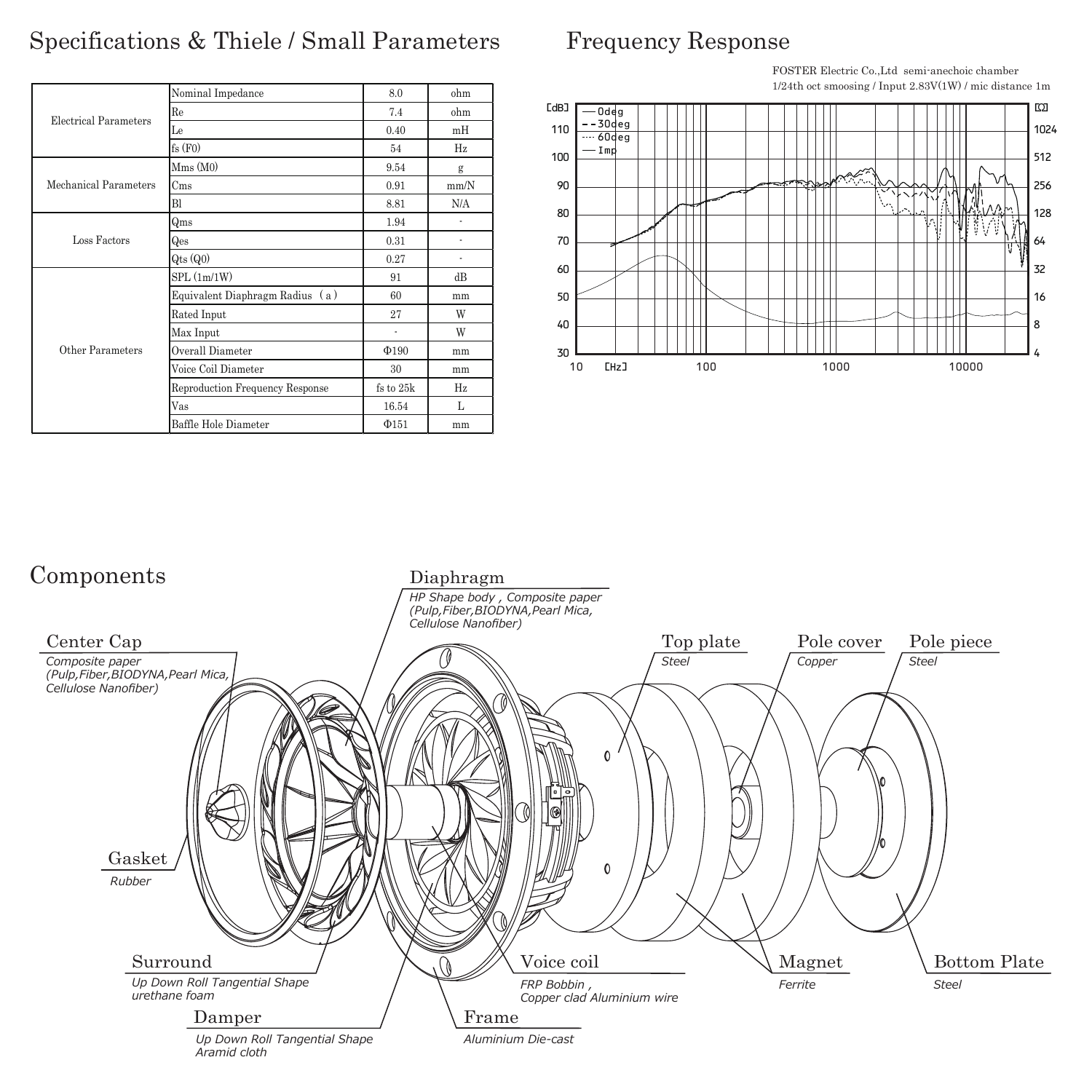